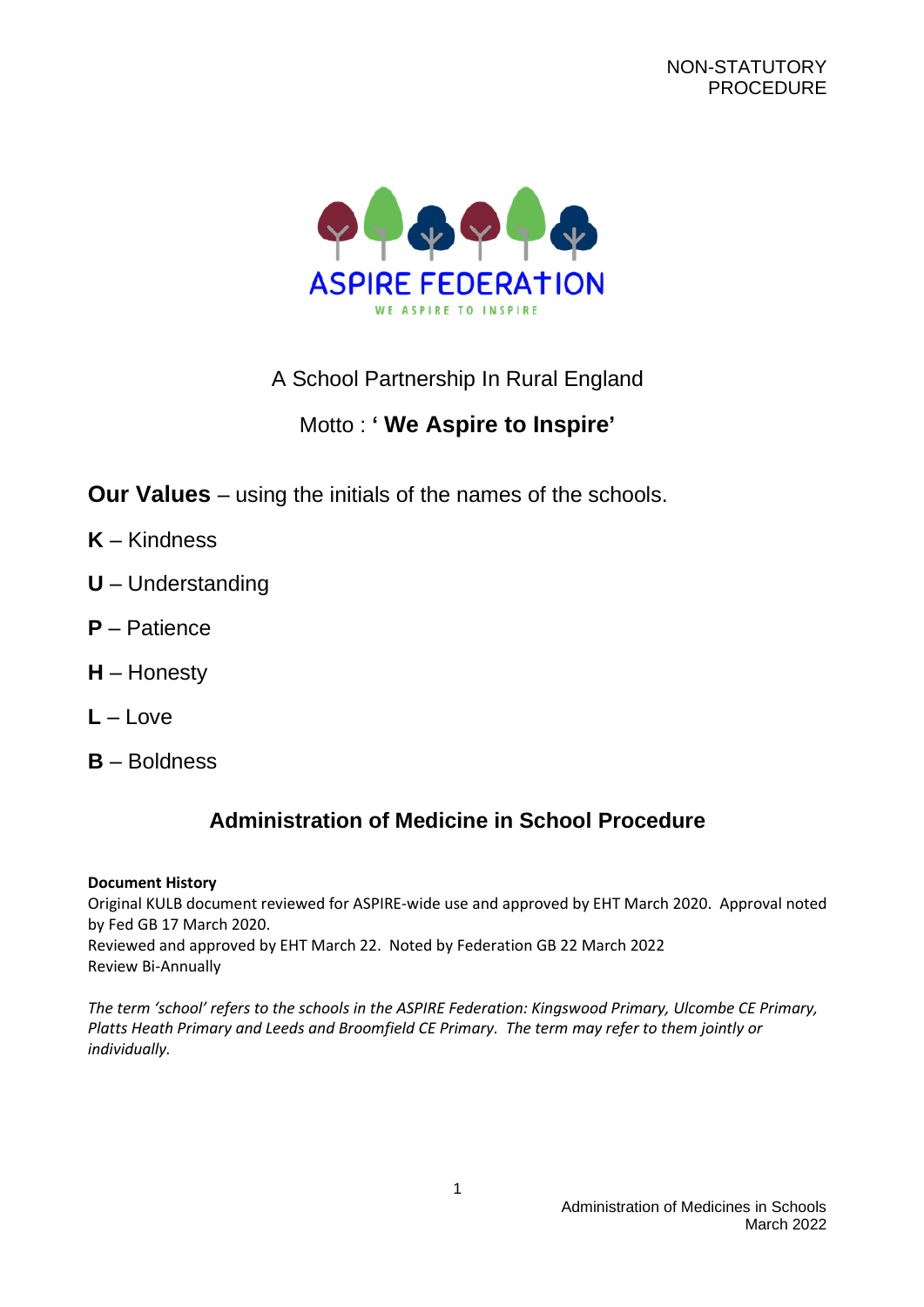At our two Church of England schools this policy will be delivered through strong links made to our Christian values:

### **Leeds & Broomfield Church of England Primary School**

At Leeds & Broomfield we build strong foundations for all; to learn, flourish and fill their hearts with God's love. Everyone is important, valued and needed to make L&B grow. We give a quality all round nurturing education which develops the whole child; If the rain came we would not fall.

"*As many hands build a house, so many hearts make a school."*

*(Matthew Ch 7 24-27)*

### **RESPECT RESILIENCE EMPATHY CURIOSITY HONESTY**

Our school Christian Values support the development of the children and all within the school and local community, giving the children and staff a positive outward looking view. The pupils and staff support and help each other and the local community enabling all to flourish.

We have explored the story of Matthew (Ch 7 24-27) showing curiosity, and the children felt empathy for the builder of the house on the sand, but said they must be resilient to try again. Jesus was honest with his followers and people followed and trusted him. The story continues showing how Jesus respected all and everyone who wanted to listen and learn could – no one was turned away. This high level of inclusion and respect is what makes Leeds and Broomfield a great school community to be part of 'many hearts make a school'.

#### **Ulcombe Church of England Primary School**

"*Unity and diversity in the body – one body, many members."*

*(Corinthians Ch 12 12-27)*

#### **HOPE RESPECT ENDURANCE TRUST**

At Ulcombe Church of England Primary School endurance plays an important role in both our social learning and cultural ethos, where children aspire to be the best they can be. Diversity is the key to our curriculum and opportunities to progress and succeed both academically and as individuals are provided – many members working in unity with respect for each other. Hope is at the heart of our school community and is explicitly shown by both children and adults in our school, regardless of where the path of life leads them. Through God's love and trust each individual learns the skills important for them but also adds value to the community as a whole.

We are Ulcombe Church of England Primary School and each one of us is a part of it!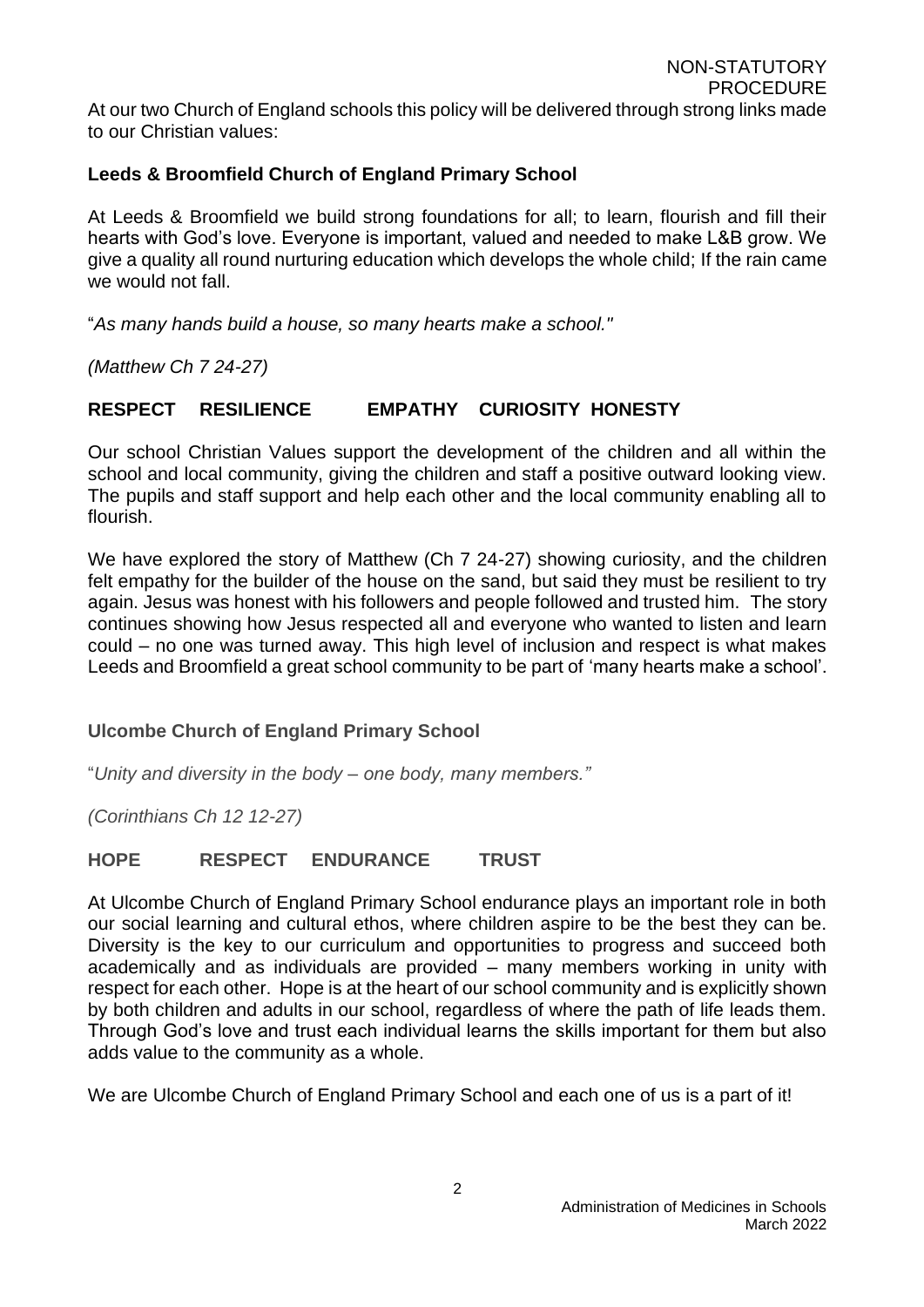# **CONTENTS**

| $1_{\cdot}$ |                                                                                   |  |
|-------------|-----------------------------------------------------------------------------------|--|
| 2.          |                                                                                   |  |
| 3.          | Roles and responsibilities of staff managing or supervising the administration of |  |
|             |                                                                                   |  |
|             |                                                                                   |  |
| 5.          |                                                                                   |  |
| 6.          |                                                                                   |  |
| 7.          |                                                                                   |  |
| 8           |                                                                                   |  |
| 9.          |                                                                                   |  |
| 10.         |                                                                                   |  |
| 11.         |                                                                                   |  |
| 12.         |                                                                                   |  |
|             |                                                                                   |  |
|             |                                                                                   |  |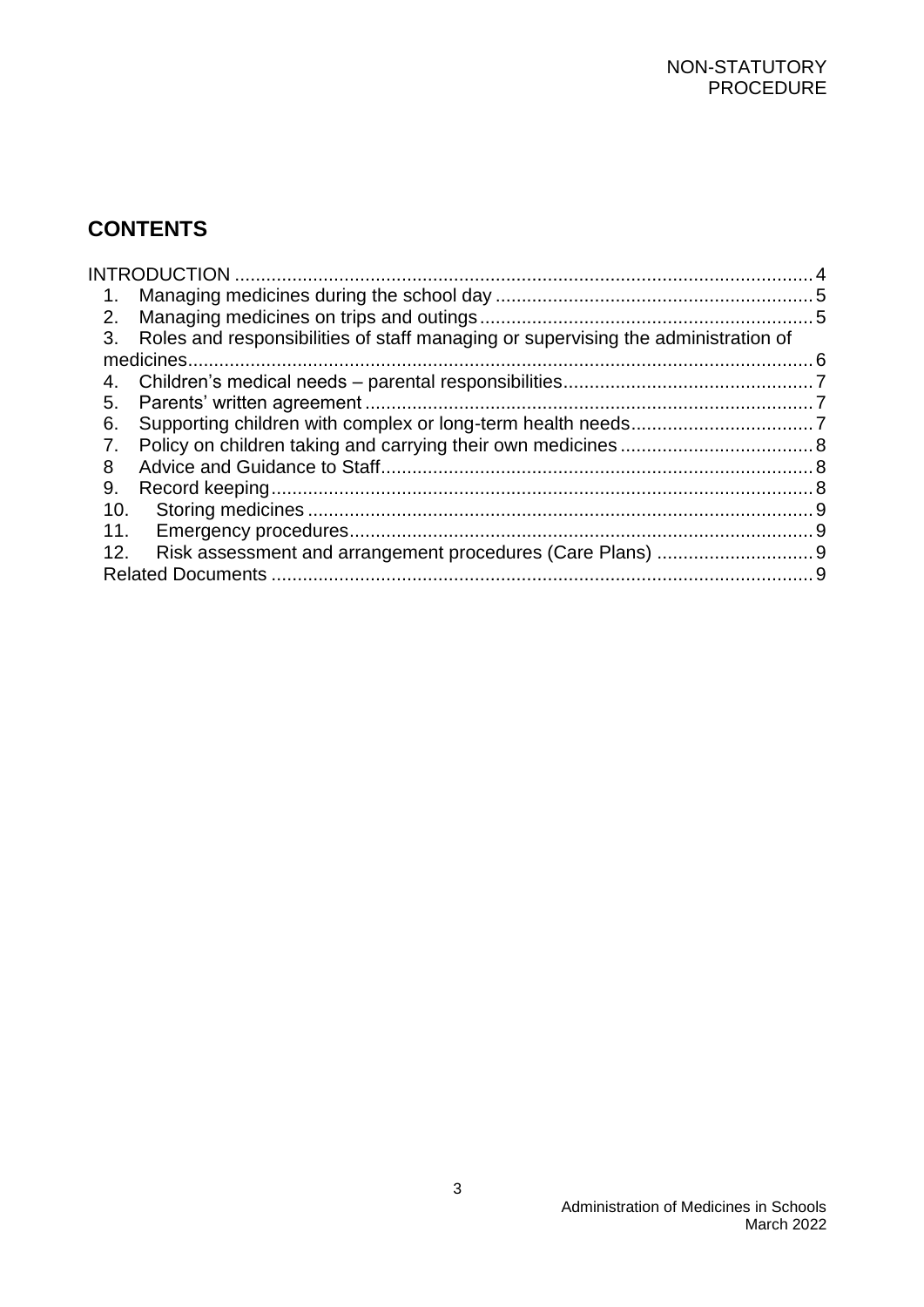## <span id="page-3-0"></span>**INTRODUCTION**

This is based on guidance issued in March 2005 and

- "Managing Medicines in Schools and Early Years Settings" by DCSF and Department of Health.
- "Including Me (Managing Complex Health Needs in Schools and Early Years Settings)" by Jeanne Carlin, published in 2005 by the DCSF and the Council for Disabled Children
- Mencap
- Royal College of Nursing
- Health and Safety Commission "Principles of Sensible Risk Management" 2006 [www.hse.gov.uk](http://www.hse.gov.uk/)
- "Medical Conditions at School" Produced by the Anaphylaxis Campaign, Asthma UK, and Epilepsy Action
- "Medical Conditions Awareness Sessions" A school healthcare professionals resource. Produced by the Anaphylaxis Campaign, Asthma UK, Cystic Fibrosis Trust, Diabetes UK and Epilepsy Action

The guidance gives detailed advice about:

- Developing school policies
- Roles and responsibilities
- Dealing with medicines safely
- Drawing up a Risk Assessment and Health Care Plan.
- The Legal Framework
- Common Conditions
- Example forms
- Useful contacts
- Related documents (Ref ISBN 1-84478-459-2)

The term parent/s in this document applies to parents, carers, guardians and any person/body with legal responsibility for a child. The school will seek parents' written agreement about sharing information about their childs needs, where information needs to be shared outside the school. However in cases of confidentiality the Health & Safety of the child must take precedence.

Reference to this procedure could be included in schools prospectuses or other information to parents. It needs to be understood and accepted by staff, parents, and children. The aim of the procedure is to enable regular attendance at school.

The Local Authority is responsible for all health and safety matters and has produced this model policy for schools in close collaboration with Primary Care Trusts and Schools.

For day care providers the Local Authority has a duty to provide advice and training under the Children Act 1989 to deal with the needs of specific children.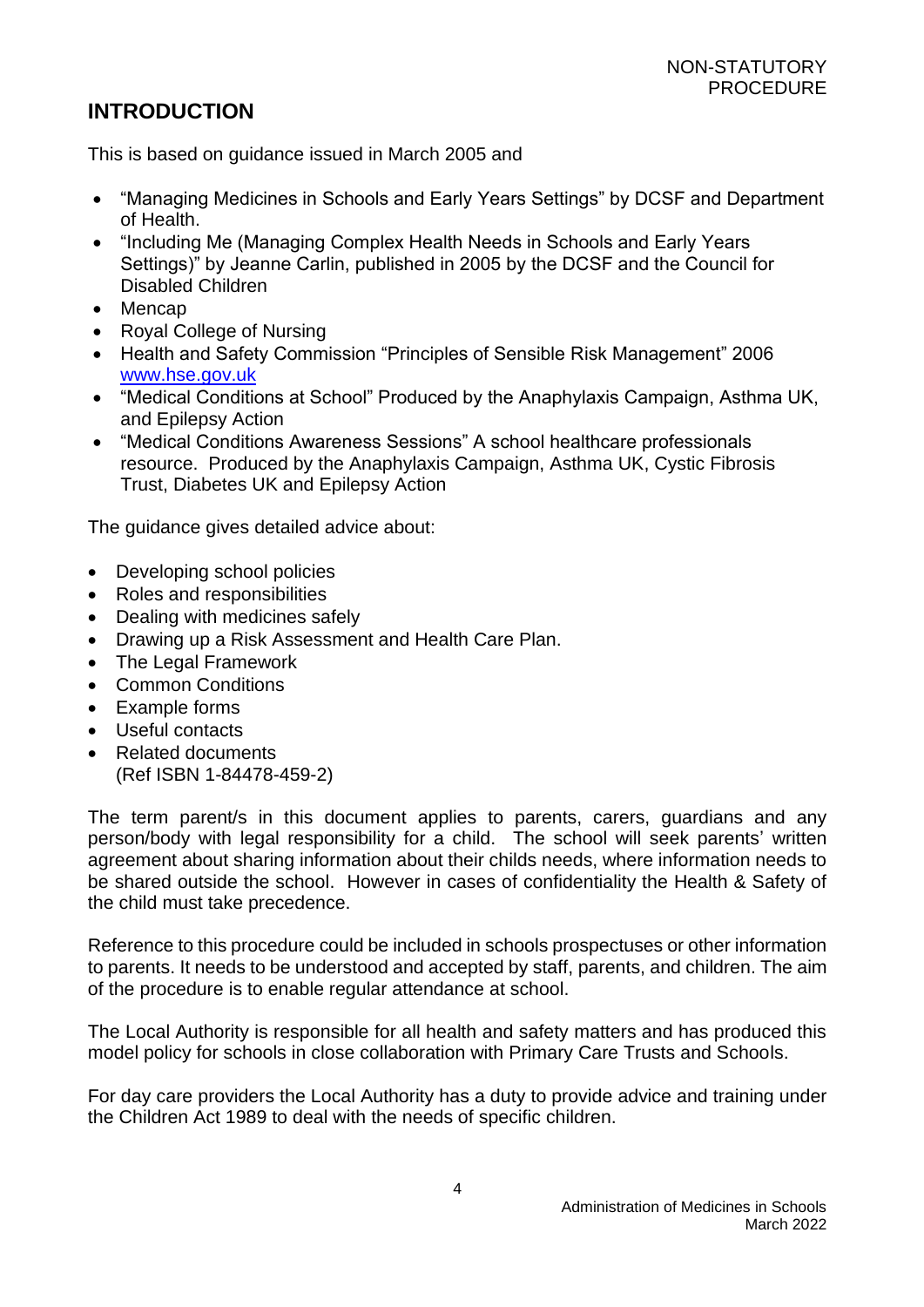## <span id="page-4-0"></span>**1. Managing medicines during the school day**

Prescription medicines should only be taken during the school day when essential. **They must be in the original container including prescriber's instructions.**

Parents should be encouraged to look at dose frequencies and timing so that if possible medicines can be taken out of school hours. Parents can ask Doctors for timed-release medication for a minimum number of daily doses.

The National Service Framework encourages prescribers to explore medicines which:

- Need only be administered once a day or
- Provide two prescriptions one for home use, one for school/setting use, so that the medicine can be kept in the original containers when the illness is long-term.

Medicines fall into two types:

a) Prescription medicines and b) Non-prescription medicines

#### a) *Prescription*

- Named member of staff may administer such a drug for whom it has been prescribed, according to the instructions
- If agreed with the parents the school may look after the drug on behalf of the child
- The school will keep the drug safely locked up with access only by named staff and record keeping for audit and safety
- Prescription drugs should be returned to the parents when no longer required
- Ritalin, a prescription drug known as a "controlled drug" needs to be kept in a more secure environment than suggested above e.g. in a cupboard attached to a structural wall.
- b) *Non-prescription*
	- Paracetomol can only be given to children when parents have given written permission.
	- The school staff will never give aspirin or ibuprofen unless prescribed by a Doctor.
	- Good practice would be for school admission forms to include permission for the administration of non prescription medicines (eg paracetomol).

## <span id="page-4-1"></span>**2. Managing medicines on trips and outings**

Children with medical needs will be encouraged to take part in visits. The responsible member of staff will carry out a specific and additional risk assessment and a care plan will be drawn up considering parental and medical advice. This will allow reasonable adjustments to be made. Further detailed advice is found in "Including Me" by Jeanne Carlin. Best practice would be to translate these documents to the language of the country visited. The international emergency number should be on the care plan (112 is the EU number and works for mobiles in UK when out of reach of a signal.)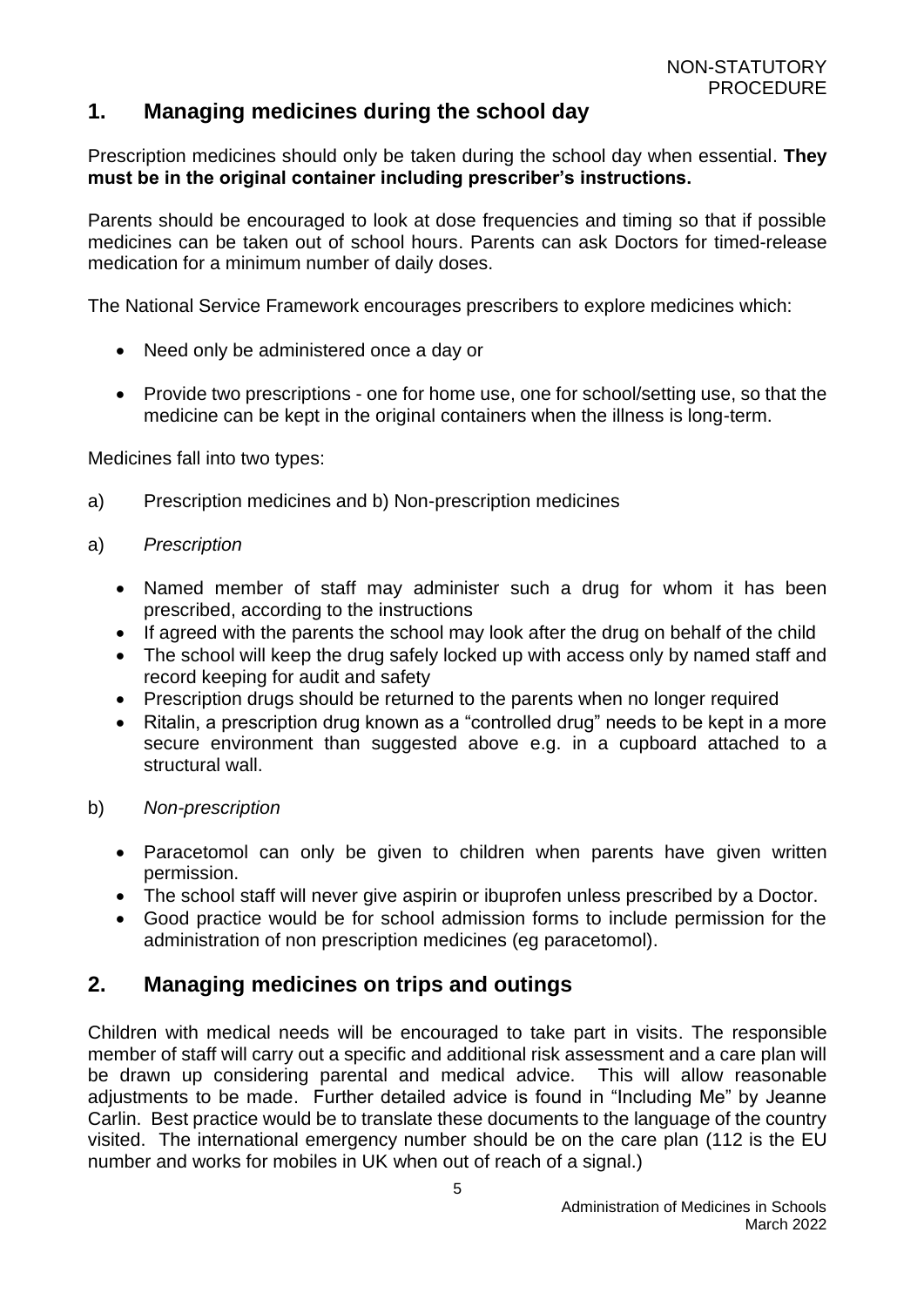All staff will be briefed about any emergency procedures needed with reference to pupils where needs are known, and copies of care plans (where they exist) will be taken by the responsible person.

#### Home to school transport

If a pupil's care plan describes emergency procedures, which might occur, on the journey to and from school, then the escorts will be trained to carry out the duties and the care plan will be carried on the vehicle. Further advice is available through the Health Needs Education Service and school nurses.

#### PE / Sports

Any restriction to PE / sports activities must be noted in the care plan. Flexibility will be planned to allow pupils to benefit in ways appropriate to them (this constitutes differentiation of the curriculum).

### <span id="page-5-0"></span>**3. Roles and responsibilities of staff managing or supervising the administration of medicines**

The school acknowledges the common law 'duty of care' to act like any prudent parent. This extends to the administration of medicines and taking action in an emergency, according to the care plan.

Advice and guidance will be provided by the Schools Nursing Service, when needed, to carry out the actions in a care plan. Where a condition is potentially life-threatening all staff will need to be aware what action to take.

Specific advice and support from the Schools Nursing Service will be given to staff who agree to accept responsibility, as delegated by the Executive Headteacher/Head of School, for administering medicines and carrying out procedures.

When all planning to manage a condition has taken place, schools can consult their insurer directly to check that their employees are covered.

Guidance about Risk Management and Insurance is contained in KCC document 'Insurance Provision for Medical Treatment/Procedures' and can be found on K-Net

In the event of legal action over an allegation of negligence, the employer rather than the employee is likely to be held responsible. It is the employer's responsibility to ensure that the correct procedures are followed; keeping an accurate record in school is helpful in such cases. Teachers and other staff are expected to use their best endeavour at all times particularly in emergencies. In general, the consequences of taking no action are likely to be more serious than those of trying to assist in an emergency.

The Executive Headteacher/Head of School is responsible for day-to-day decisions, such as: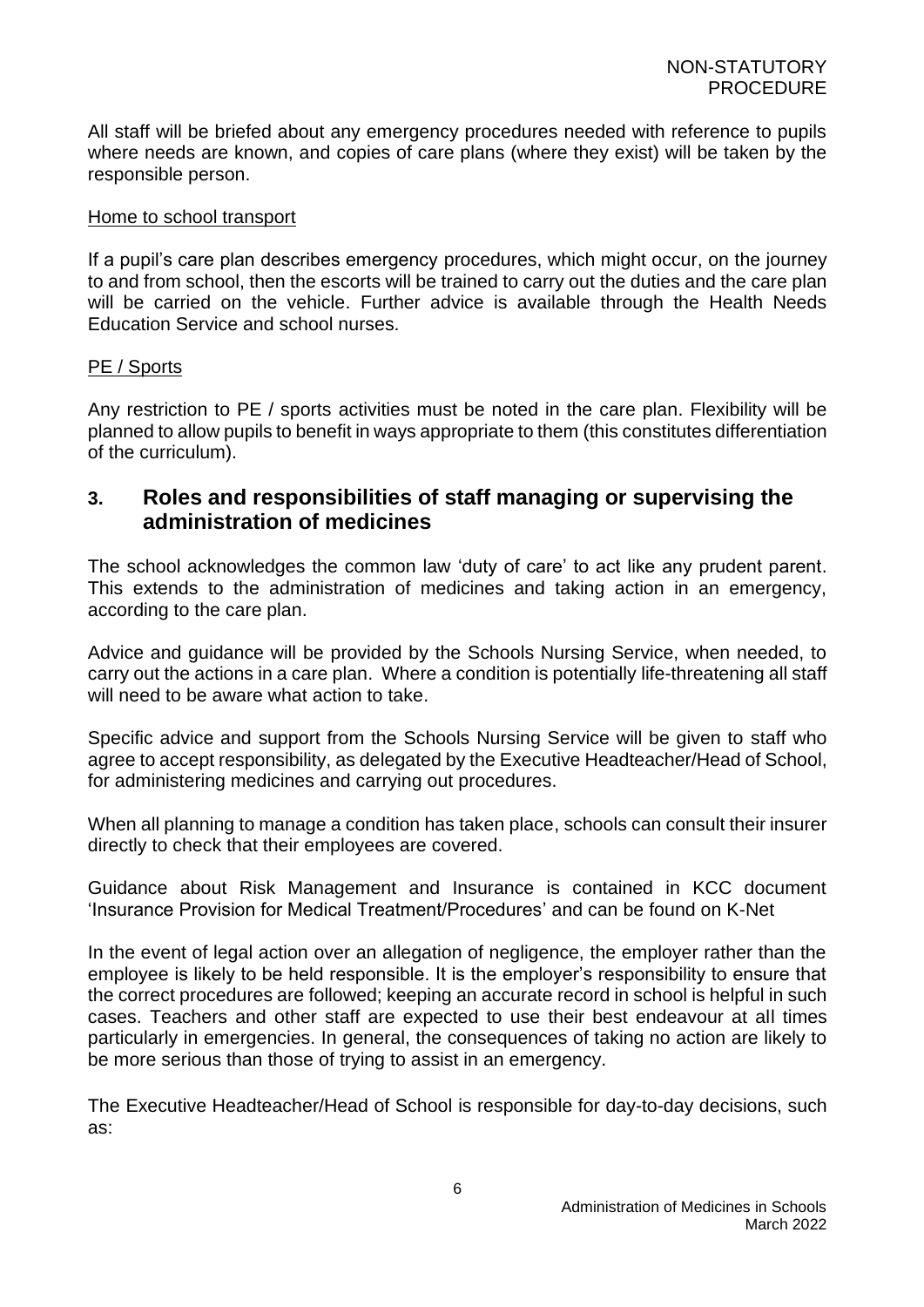- Ensuring staff receive advice, support and awareness raising training
- Ensuring all relevant information about pupil needs is shared
- Liaising with parents about agreement of care plans
- Ensuring that emergency plans are in place when conditions may be life-threatening
- Ensuring staff are aware of their common law duty of care to act as a prudent parent.

Teaching staff and other staff should:

- Be aware of emergency plans where children have life-threatening conditions and
- Receive appropriate documented training and support from health professionals, where they are willing to administer medicines.

## <span id="page-6-0"></span>**4. Children's medical needs – parental responsibilities**

The school will liaise closely with parents, carers or those who hold this responsibility (such as in the case of Looked after Children) so that information is shared and the care plan reflects all information.

The care plan will be agreed jointly by the school and parents, and agreed with the advice of health professionals.

The school will seek parents' written agreement about sharing information on their children's needs where information needs to be shared outside of school. However, in cases of emergency the health and safety needs of the child and the people affected must take precedence.

Parents should provide the school with information about their child's condition and be part of the health care plan arrangements, in all cases Parents know their child best. They should sign the appropriate agreement forms for the administration of medicines (see Appendix 1a). The Executive Headteacher/Head of School should seek their agreement before passing information to other school staff.

## <span id="page-6-1"></span>**5. Parents' written agreement**

The attached form (Appendix 3) is to be completed and signed by the parents for the administration of the care plan and medicines to their child.

It is the responsibility of parents to ensure that medicines sent to school are 'in date'. All medicines should be collected by parents at the end of term 2, 4 and 6. If new supplies are needed it is the responsibility of the parents to supply medication as needed.

## <span id="page-6-2"></span>**6. Supporting children with complex or long-term health needs**

The school will aim to minimise any disruption to the child's education as far as possible, calling on the Health Needs Education Service for support and advice as needed, on the impact on learning and supportive strategies.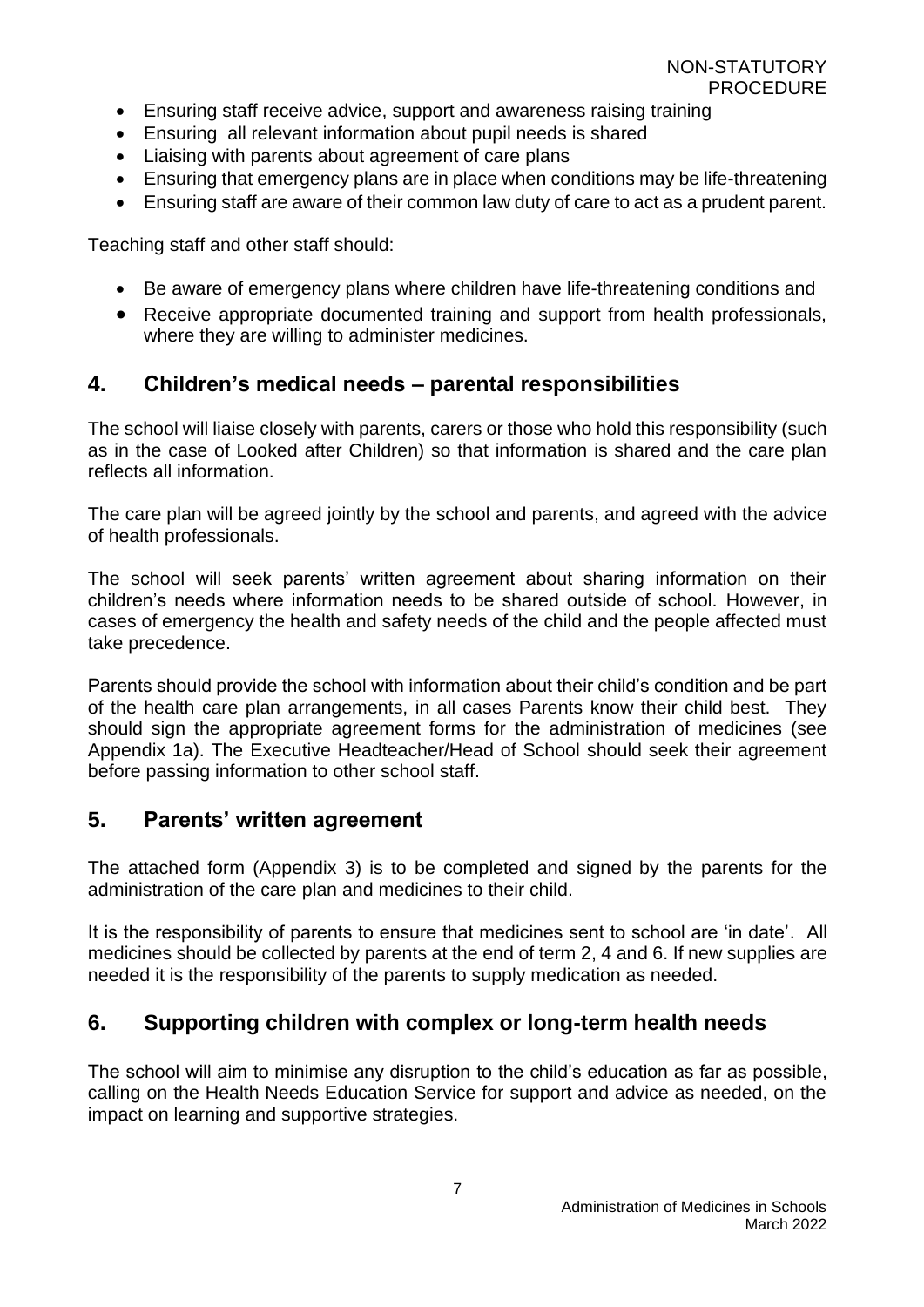The school will carry out a risk assessment (as advised in Including Me) and a care plan, with the agreement of parents, and advice from health professionals (Appendix 2).

The school will call on the Community Nursing Service to deliver advice and support and receive appropriate documented training on procedures such as tube feeding or managing tracheotomies.

*Where school staff carry out glucose monitoring, records will be kept with parents and specialist nurses advice*

## <span id="page-7-0"></span>**7. Policy on children taking and carrying their own medicines**

When administered by staff, drugs will be kept in a locked secure place and only named staff will have access. When drugs are administered, the school will keep records.

Epipens need to be kept with or near the pupils who need them.

Where younger pupils have their insulin administered by staff then records will need to be kept.

Asthma medication to be kept in or near children's classrooms until children can use it independently. It must be taken on school trips (see Appendix 9a).

## <span id="page-7-1"></span>**8 Advice and Guidance to Staff**

The school will arrange and facilitate staff training for children with complex health needs, calling on:

- The School Nursing Service
- Community Children's Nurses
- Paediatric Diabetes Nurse Specialists
- Paediatric Epilepsy Nurse Specialists
- Eleanor Nurses
- The Health Needs Education Service
- The Specialist Teaching Service (about potential impact of medical / physical conditions and the implications on teaching and learning)

## <span id="page-7-2"></span>**9. Record keeping**

### Appendices

- 1a. Health Care / Emergency Plan (translate when taken abroad on school trips)
- 1b. Contacting Emergency Services (translate when taken abroad on school trips)
- 2. Risk assessment forms
- 3. Parental agreement for the administration of medicines
- 4. Executive Headteacher/Head of School agreement to administer medicines
- 5. Record of medicine administered
- 6. Record of advice and support to School
- 7. Authorisation for the administration of rectal diazepam
- 8. Buccal Midazolam or Insulin : Agreed individual care plan